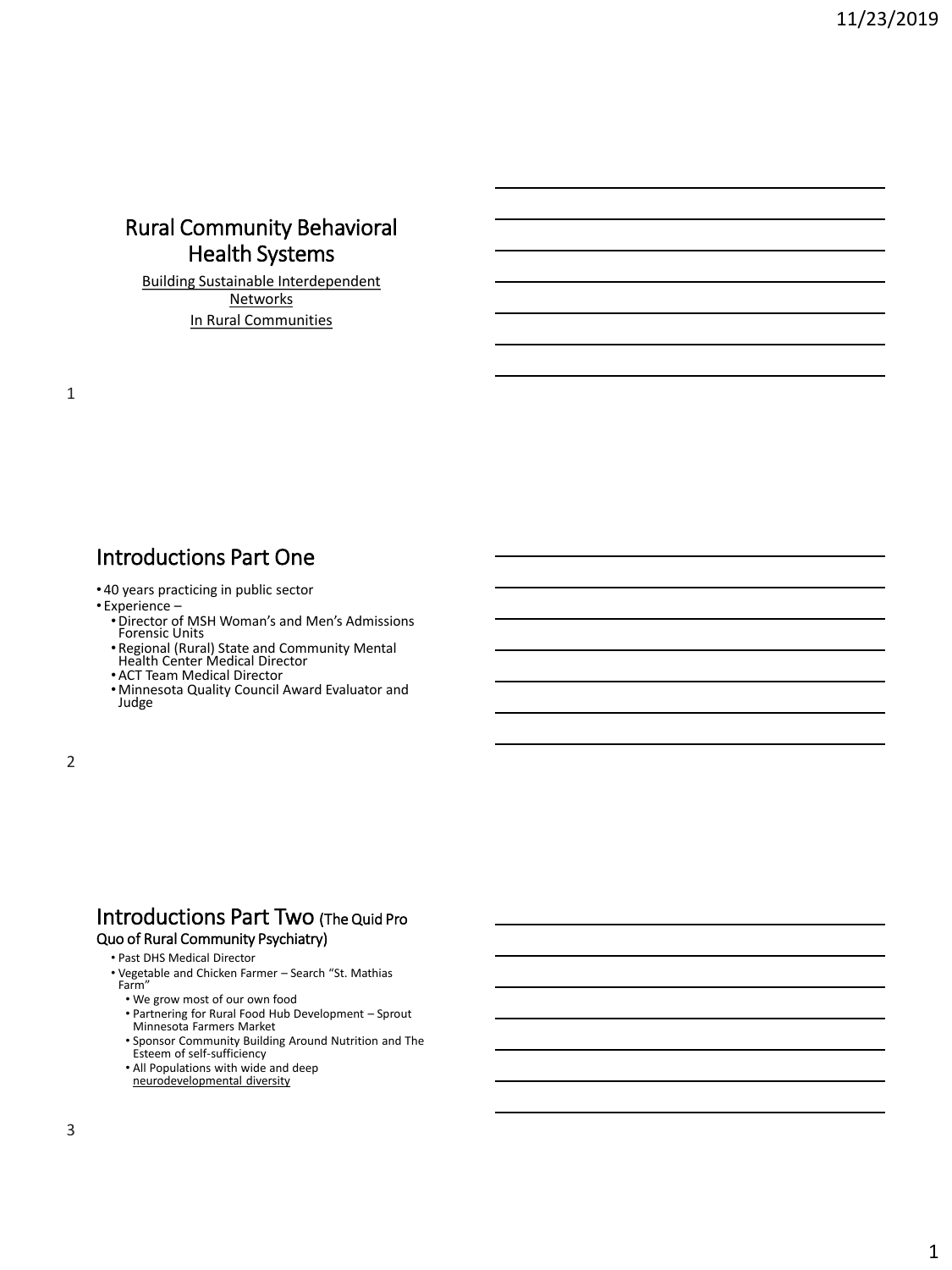# Getting Stuff Done

- Integrative Medical Psycho-Social Psychiatry
- Modelling Neurodevelopmental Diversity in all populations
	- Balancing and Unifying Model
	- Complements the Discipline of Categorical Diagnosis
- Recognizing Opportunities for Community Development within
- Systems of Care that Exist in rural Communities • A few hundred to 10,000

4

## Getting Rural

- Rural Practices Are Different
	- There is one of many services
	- A Few more of a few
- The rest have not been available…..until…… • Certified Community Behavioral Health
- 
- The Team Model is Critical
	- The Community of Team Sustaining Relationships
	- Creating Role and Mission
	- Branching Out to find adjacent systems that Impact outcomes and Efficiencies

5

#### Federal Quid Pro Quo – Plain and Simple

- The federal quid pro quo is simple and direct:
- Provider organizations and their contracted partners implement 9 categorical services
- In exchange for an enhanced reimbursement rate based on measurable implementation criteria

I<u>t has been estimated that over the last decade the cost of health care</u><br>administration has doubled from less than 10% of operational budgets to pushing up against 20% Another way of estimating is the percent of interpersonal<br>connection and effort based on community relationships between providers and<br>consumers and the interdependent systems that support both.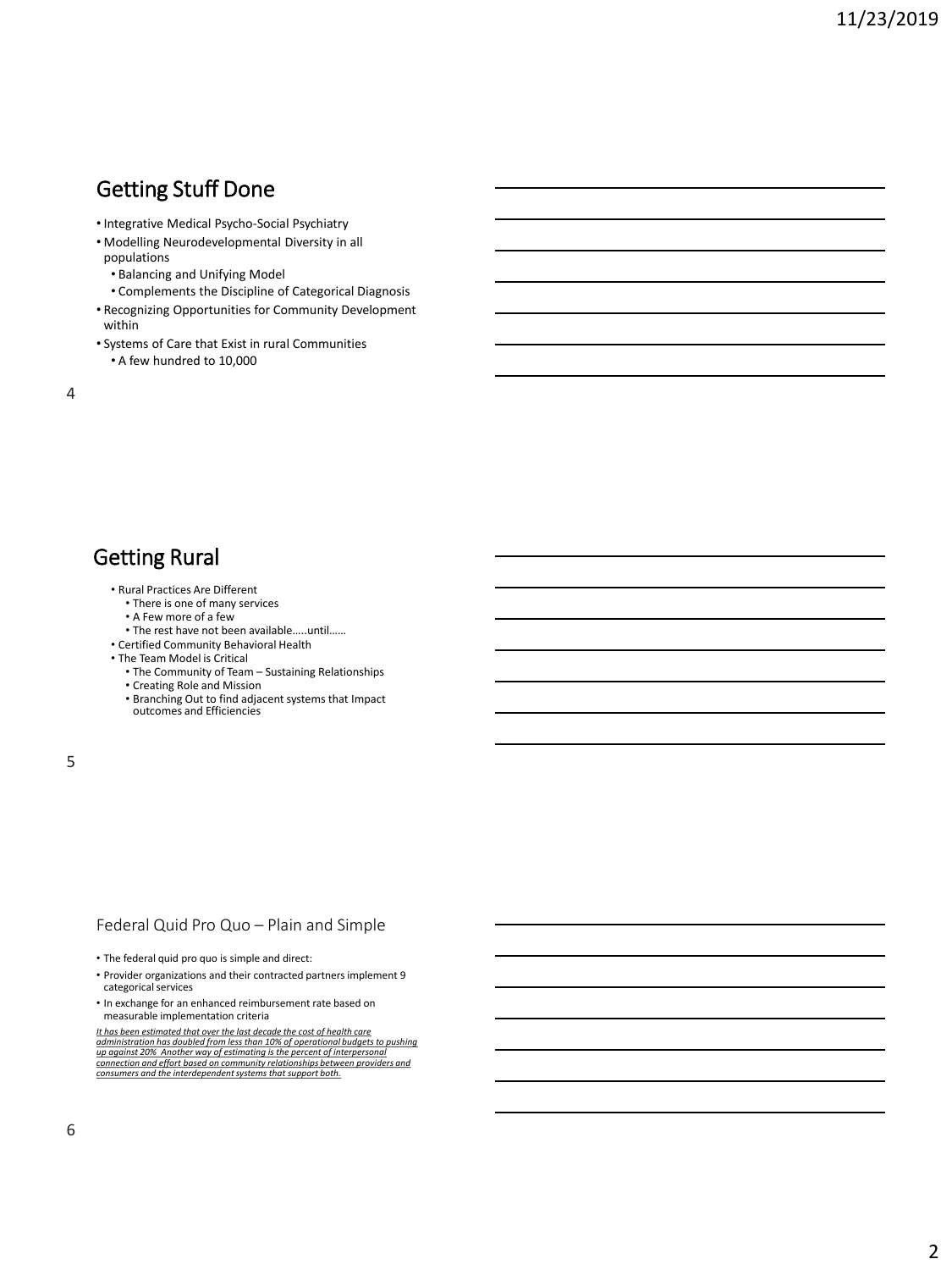# The Golden Nine

- **1. Crisis mental health Services**
- **2. Screening, Assessment, and Diagnosis**
- **3. Patient Centered Treatment Planning**
- **4. Out-Patient MH and /SUD services**
- **5. Primary Care Screening and Monitoring**
- **6. Targeted Case Management**
- **7. Psychiatric Rehabilitation Services**
- **8. Peer Support, Counselling and Family Support Services**
- **9. Services for Veterans**

### Designed to Address Comprehensive Care

- **1. 24/7/365 crisis services = Mobile Crisis Outreach and 10 day crisis subacute crisis bed capacity**
- **2. Immediate Screening and Risk Assessment**
- **3. Easy Access to Care: wait time and financial impediment**
- **4. Tailored Care for Active Duty Military and Veterans**
- **5. Expanded Care Coordination**
- **6. Commitment to Peers and Family**

### Addressing Financial Barriers

- **1. Expanded access – Enhanced Workforce**
- **2. Stronger Response to Addiction Crisis**
- **3. Enhanced Patient out reach education and engagement**
- **4. Care where people work live and play**
- **5. Electronic exchange of health information for "care coordination purposes"**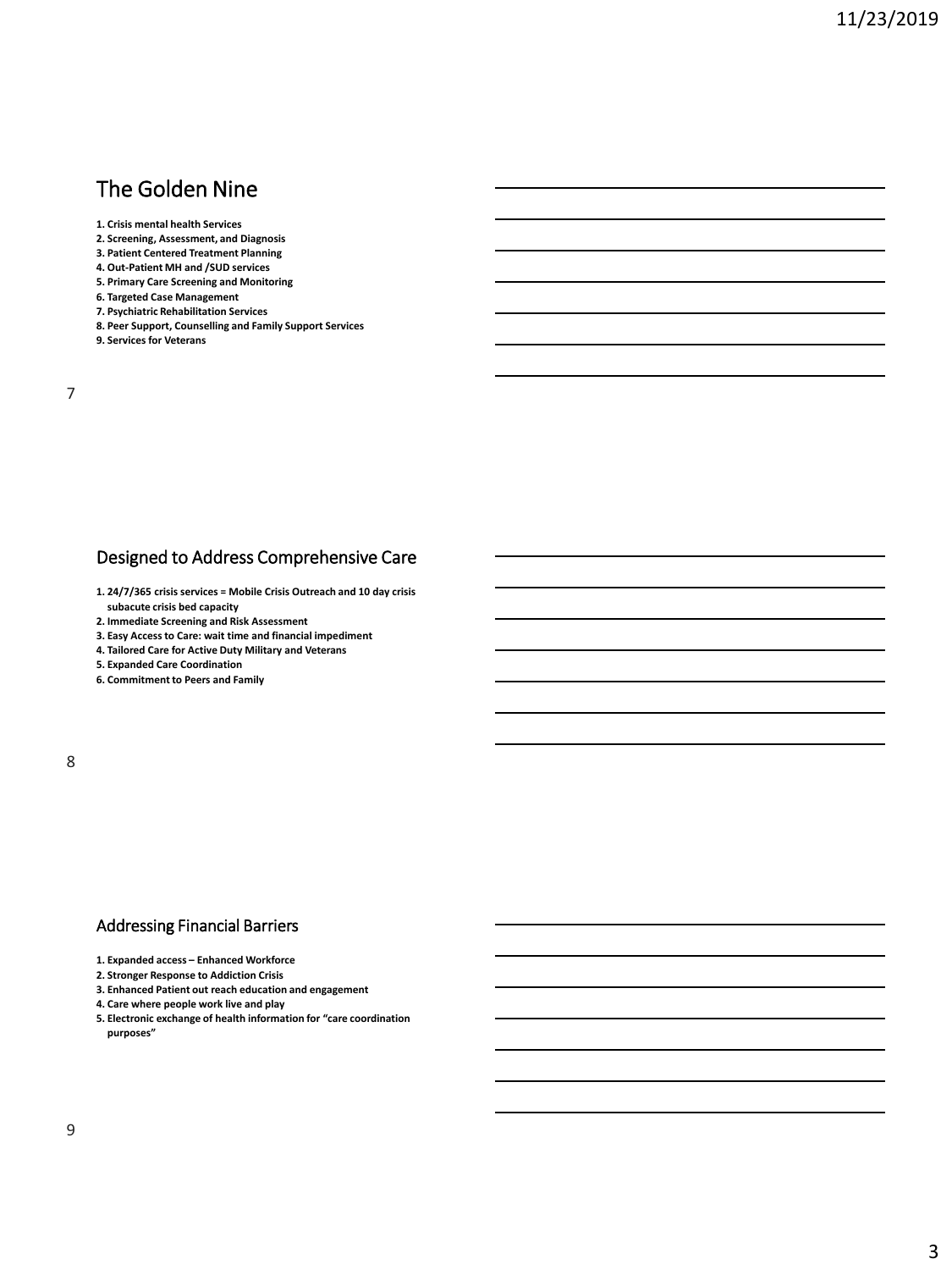#### **Problems and Challenges of Implementation in a Rural Environment:**

- **1. Transportation**
- **2. Corrections care coordination and re-entry**
- **3. Primary and specialty health care systems collaboration**
- **4. Staff trained in evidence-based practices**
- **5. Suicide prevention training**
- **6. Establishing collaborative Medication Assisted Therapy For Substance Use Disorders**
- **7. Tele-Health Implementation**

10

### The Dark Side – The Art of Clinical Engagement

- **\$\$\$ - Finance=Return on Investment=**
- **=Improved Outcomes=Process Improvement=**
- **=Identify Key Processes=Identify variation=**
- **=Distinguish common cause variation and special cause variation=**
- **=Process improvement for common cause variation=**
- **=Root Cause analysis for special cause variation resulting in critical incident=critical incident defined as negative outcome**

*Systemic devaluation of special cause variation that results in sustainable recognition of the factors that produce consistent personal and community engagement*

11

# Artificial Intelligence

- Eliminate interpersonal action
- Measure, Measure, Measure
- Avoid the Humanity of Subjective Thinking
- Optimize Reimbursement
- Disclaimer: "The above treatment considerations and suggestions are based on consultations with the patient's care manager and a review of<br>information available in the Mental Health Integrated Tracking System<br>(MHITS). I have not personally examined the patient. All recommendations<br>should b